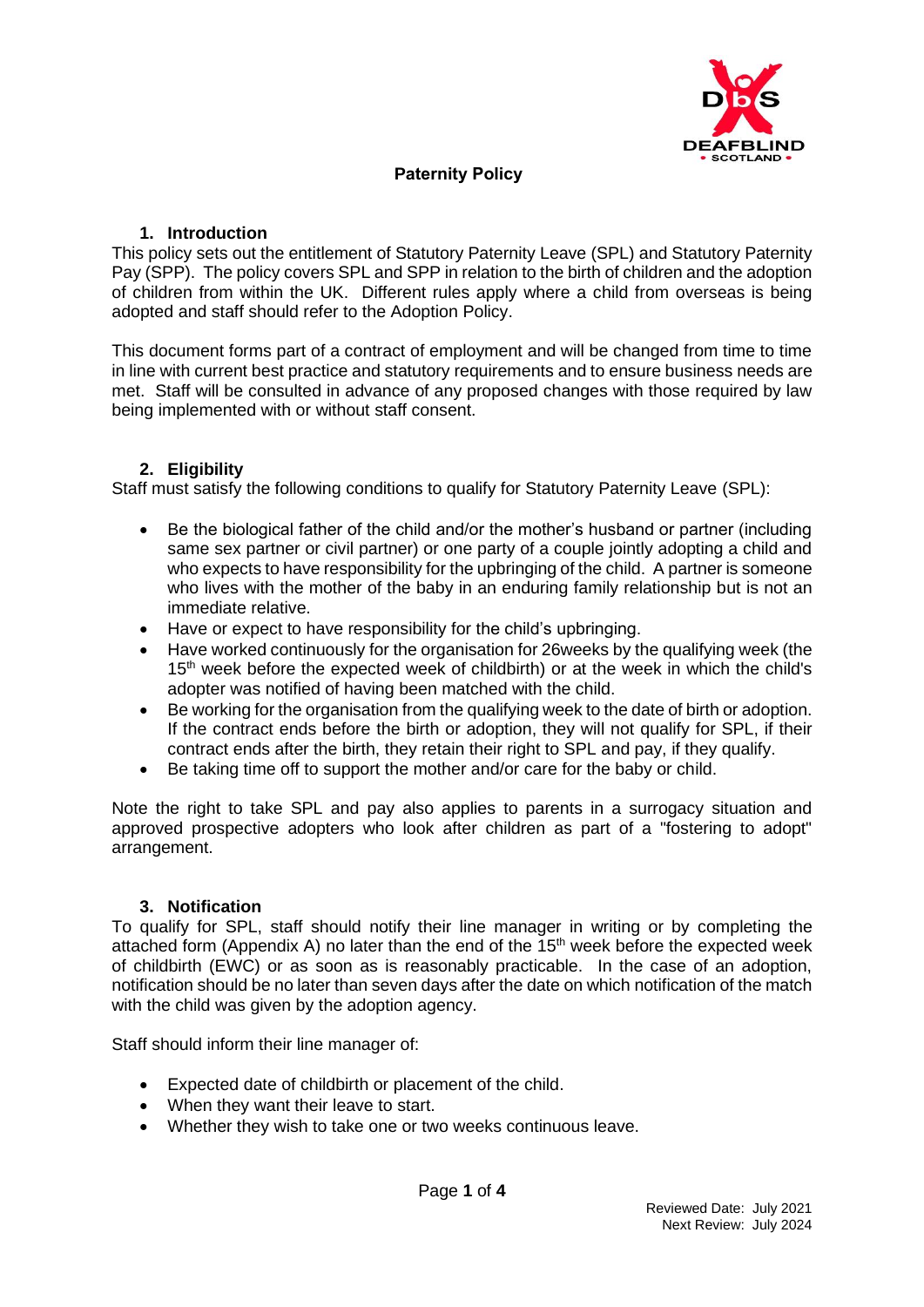

# **4. Statutory Paternity Leave (SPL)**

Any staff who meet the above criteria is entitled to up to two weeks paid SPL. Staff can choose to take a single block of either one or two consecutive weeks'. They cannot take SPL as odd days or as two separate weeks.

Staff cannot start SPL until the birth of the baby or the placement of the child. Otherwise, staff can choose to start SPL:

- On the actual day of the baby's birth or child's placement (whether earlier or later than expected) or
- On a date the staff member has notified falling after the first day of the expected week of childbirth/placement. If the child is born/placed later than this date, they must delay their leave until the date of the actual birth or placement.

SPL can start on any day of the week but must finish:

- Within 56days of the actual birth date/placement date
- If the child is born/placed earlier than expected, between the birth and 56days from the first day of the EWC.

SPL remains at two weeks regardless of the number of children resulting from a single pregnancy or adoption.

#### **Changing the Date of Statutory Paternity Leave (SPL)**

If staffs wish to change the start date of SPL, they must inform their line manager of the amended start date at least 28days before the date in question (or as soon as is reasonably practicable, if it is not possible to give 28days' notice).

## **5. Statutory Paternity Pay (SPP)**

SPP is the paid at the same rate as the standard rate of Statutory Maternity Pay or at 90% of average weekly earnings if this figure is less than SPP. SPP can be paid for no more than two weeks.

Staffs must satisfy the following conditions in order to qualify for SPP. They must:

- Be eligible for Statutory Paternity Leave.
- Have average weekly earnings at or above the lower earnings limit for National Insurance contributions at the end of the qualifying week.
- In the case of adoption, over the eight-week period ending with the week in which the child's adopter is notified of being matched with the child for adoption, staff must have average weekly earnings which are not less than the lower earnings limit for national insurance contributions purposes.
- Have self-certified their eligibility for SPP by submitting a completed form (Appendix 1) to their line manager at least 28 days before SPP is to start.

## **6. Rights During Statutory Paternity Leave (SPL)**

Staff retain the rights to the full provisions of the contract of employment with the exception of from remuneration during SPL.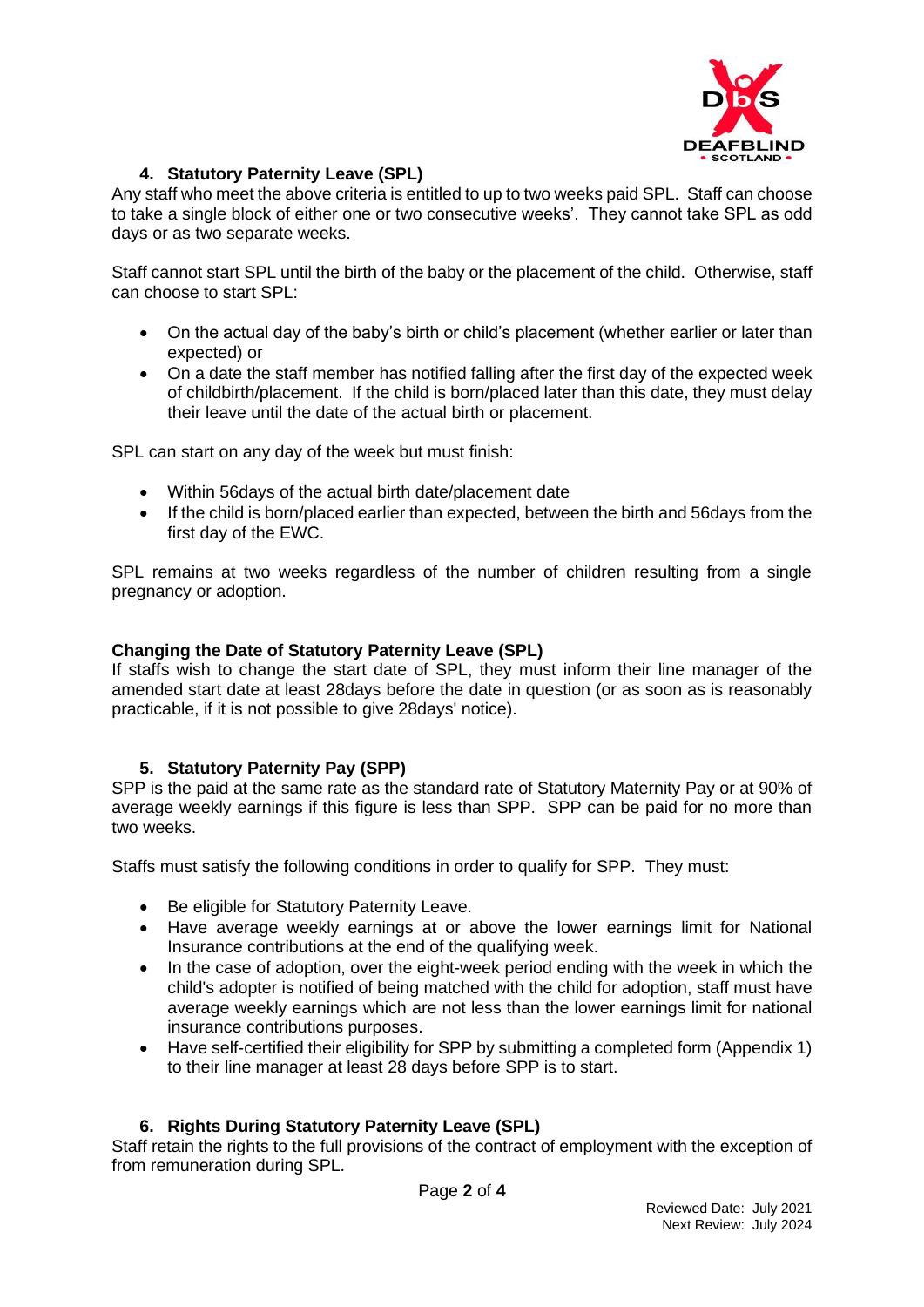

#### **7. Returning to Work**

Staff who return to work after SPL is entitled to return to work to the job in which they were employed before the SPL period.

#### **8. Shared Parental Leave**

Staff may be eligible to take Shared Parental Leave (ShPL) in addition to SPL. ShPL provides for parents to share leave and statutory pay entitlements for up to 50weeks. Further details are set out in the Shared Parental Leave Policy.

## 9. **Data Protection Act 2018**

The organisation will treat all personal data in line with obligations under the current data protection regulations.